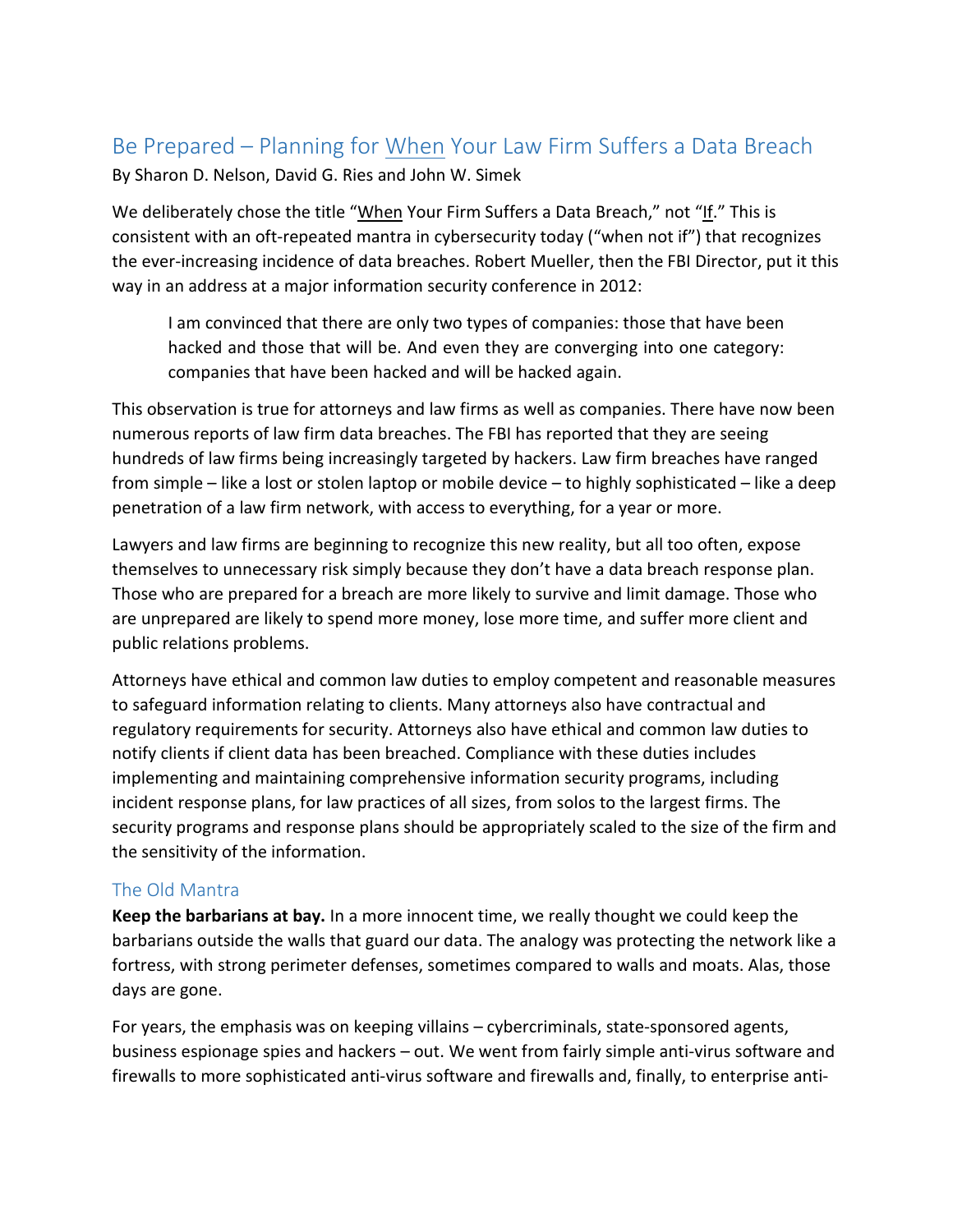malware security suites, next-generation security appliances, and other strong technical defenses.

The defensive tools have gotten more sophisticated and more effective. Sadly, what we have learned is that all the would-be intruders were not only matching the good guys step for step, they were outpacing them.

It took a surprisingly long time for everyone to "get it" – but in the end, the security community realized that if the bad guys are smart enough and target a particular entity, they are likely to be able to successfully scale the walls we built to keep them out. And with that realization, **"detect and respond" became the new watchwords in cybersecurity**.

Mind you, we are still trying to keep the bad guys out – that is our first line of defense. But now that we know that our first line of defense is too often a Maginot Line for sophisticated attackers, we have moved forward in our thinking.

While detection and incident response have been necessary parts of comprehensive information security for years, they have taken a back seat to protection. Their increasing importance is now being recognized. Gartner, a leading technology consulting firm, has predicted that by 2020, 75% of enterprises' information security budgets will be allocated for rapid detection and response approaches, up from less than 10% in 2012.

### The New Mantra: Identify and Protect + "Detect, Respond and Recover"

The increasing recognition of the importance of detection and response has been evolving for a number of years. It is a core part of the National Institute of Standards and Technology's Framework for Improving Critical Infrastructure Cybersecurity Version 1.0 that was released in February of 2014.

While the framework is aimed at security of critical infrastructure, it is based on generally accepted security principles that can apply to all kinds of businesses and enterprises, including law firms. It provides a structure that organizations, regulators and customers can use to create, guide, assess, or improve comprehensive cybersecurity programs. The framework, "created through public-private collaboration, provides a common language to address and manage cyber risk in a cost-effective way based on business needs, without placing additional regulatory requirements on businesses."

The framework allows organizations—regardless of size, degree of cyber risk or cybersecurity sophistication—to apply the principles and best practices of risk management to improve the security and resilience of critical infrastructure (as well as other information systems). It is called "Version 1.0" because it is supposed to be a "living" document that will be updated to reflect new technology and new threats - and to incorporate "lessons learned."

The core of the framework, its magic words, are **"identify, protect, detect, respond and recover"** that should shape any law firm's cybersecurity program.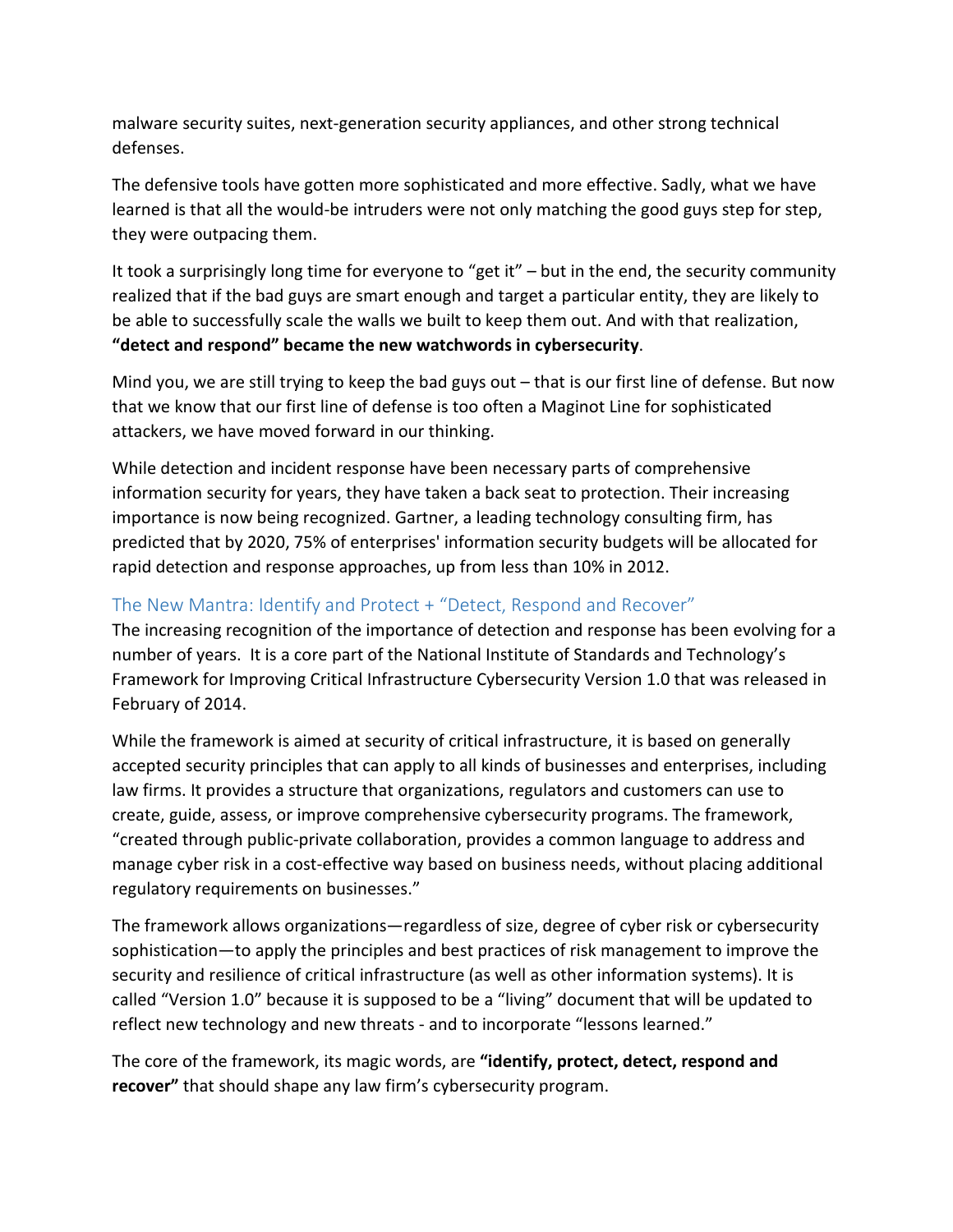"Identify and protect" was where we started in the early days of cybersecurity – and while those words are still important, "detect and respond" have surged forward as a new focus – along with, of course, recovering from security breaches – no easy task. It is especially tough if you don't know you've been breached – and the average victim has been breached for seven months or more before the breach is discovered!

#### Incident Response Plans

**This core of the respond function is advance planning**. This means attorneys and law firms need a plan, usually called an Incident Response Plan (IRP), which is often focused on data breaches but "incidents" can refer to responding to ransomware, fighting attempted hacks, an insider accessing data without authorization or a lost or stolen laptop or mobile device.

Most large firms now have these plans in place, but many smaller firms do not. More and more, clients and insurance companies asking to review law firms' IRPs. In the face of ever-escalating data breaches, now is a good time to develop and implement a plan or to update an existing one. After all, football teams don't get the playbook on game day!

The problem with all plans is that they may not survive first contact with the enemy. That's OK. Far worse is having no plan at all and reacting in panic with no structure to guide your actions. The first hour that a security consultant or law enforcement spends with a business or law firm after a data breach has been discovered is a very unpleasant time. Kevin Mandia, the founder of Mandiant, a leading security firm, has called it "the upchuck hour." It is not a happy time.

Don't rely on a template IRP. While templates may be a starting point, no two law firms are identical and all have different business processes, network infrastructures and types of data. An IRP must be customized to fit the firm – the smaller the firm, the shorter the plan is likely to be. For a solo practice, it may just be a series of checklists, with who to call for what. Books and standards have been wr[i](#page-5-0)tten about IRPs.<sup>i</sup> They can be reviewed and qualified professionals can be consulted for more details. The following is a condensed and, hopefully, digestible overview.

## The Elements of an IRP

- Identify the **internal personnel** responsible for each of the functions listed in the IRP. Identify them by position titles rather than by name, since people come and go. It will require a broad-based team for a firm of any size – management, IT, information security, human resources, compliance, marketing, etc. Have a conference call bridge line identified in case a breach happens at night or on a weekend and include home/cell phone numbers and personal as well as work e-mail addresses. This list will need to be updated regularly as people join or leave the firm.
- Identify the contact information for an experienced **data breach lawyer** many large firms now have departments that focus on security and data breach response and some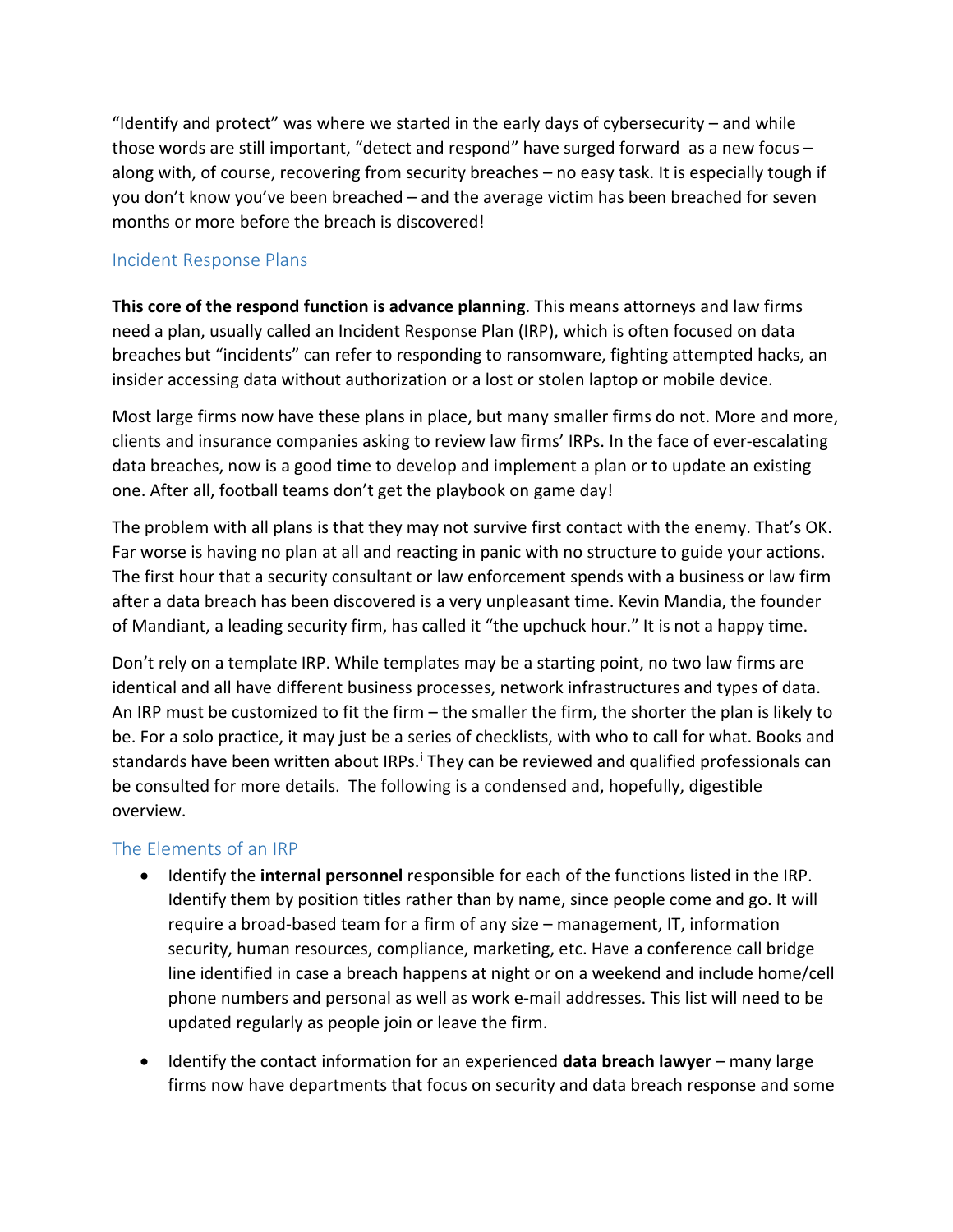smaller firms have a focus on the area. Don't think you can handle this without an attorney who is experienced in data breaches. Your data breach lawyer (if you selected a good one) will be an invaluable quarterback for your IRP team – and he or she may be able to preserve under attorney/client privilege much of the information related to the breach investigation.

- Identify the location of your **insurance policy** (which darn well better cover data breaches). You need to make sure you are covered before you start and list the insurer's contact information because you are going to need to call your insurer as soon as you are aware of a possible breach.
- Identify the contact information for **law enforcement** perhaps your local FBI office often the first folks called in.
- Identify the contact information for the **digital forensics consultant** you would want to investigate and remediate the cause of the breach. Often, a firm has been breached for seven months or more before the breach is discovered – it will take time to unravel what went on.
- Include in the IRP **containment and recovery** from a breach. A law firm that has been breached has an increased risk of a subsequent (or continuing) breach – either because the breach has not been fully contained or because the attacker has discovered vulnerabilities that it can exploit in the future.
- Determine the **data that has been compromised** or potentially compromised. You'll want to know if all data that should have been encrypted was indeed encrypted in transmission and in storage. If it was, this may lessen the notification burden. Identify any PII (Personally Identifiable Information) that may have been compromised.
- Identify and preserve **systems logs** for your information systems. If logging functions are not turned on or logs are not retained, start maintaining them before a breach.
- If you have **intrusion detection or data loss prevention** software, logs from them should be preserved and provided to your investigators immediately. If you don't, you may want to think about implementing such software.
- Identify the contact information for **your bank** in case your banking credentials have been compromised.
- (Optional but often useful) Identify the contact information for a good **public relations firm**. If you are not required to make the breach public, you may not need one, but if it does go public, you may need to do some quick damage control. Your insurance coverage may provide for this, in which case the insurance company will put you in contact with the appropriate firm.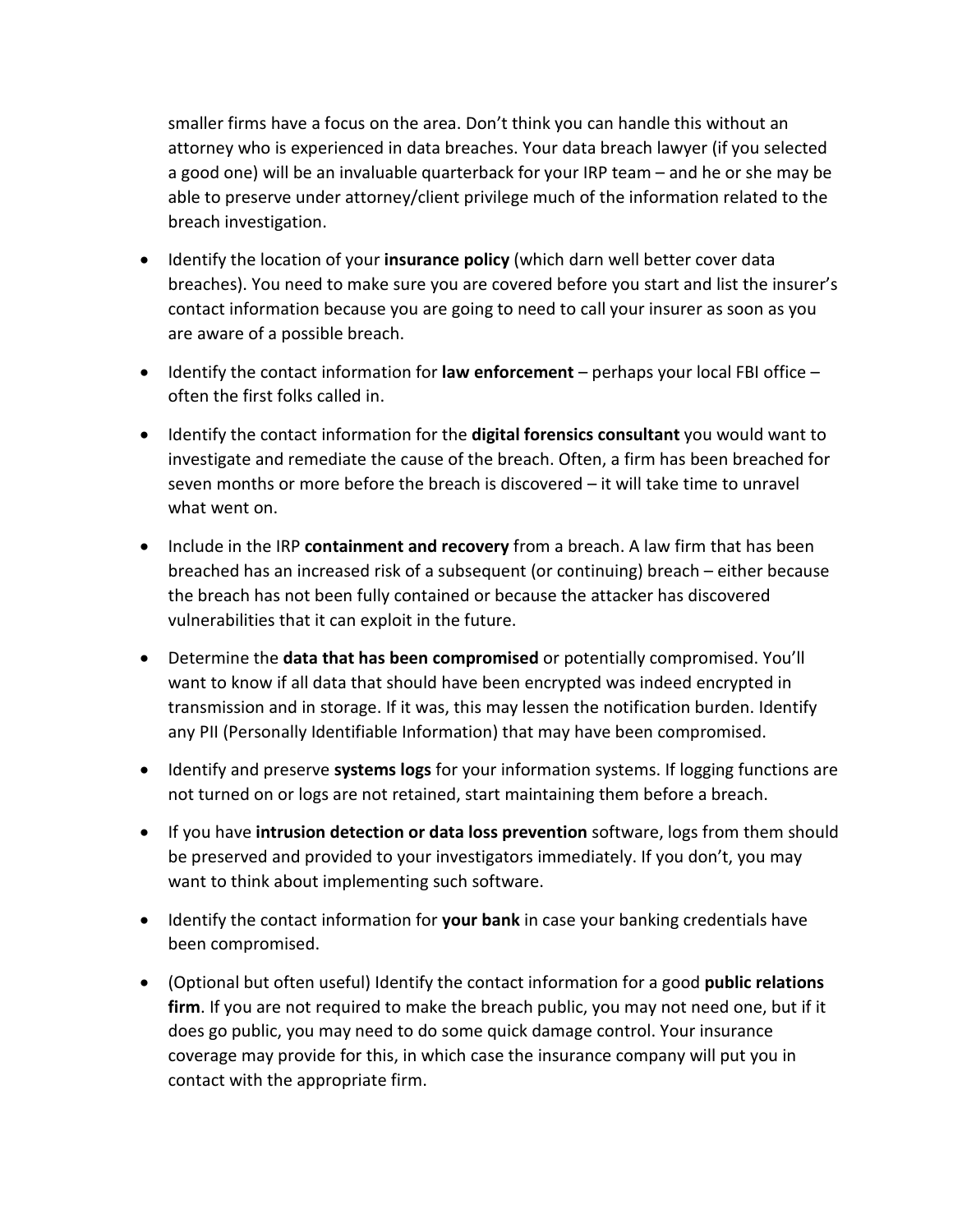- How will you handle any **contact with clients and third parties**, remembering that you may wish not to "reveal all" (if notice is not required) and yet need to achieve some level of transparency? Be forewarned that this is a difficult balance. You will feel like the victim of a data breach, but your clients will feel as though you have breached their trust in you. A data breach that becomes public can cause a mass exodus of clients so work through your notification planning with great care. Be wary of speaking too fast before facts are fully vetted – this is a common mistake, trying to limit the damage and actually increasing it as the scope of the breach turns out to be far greater or different than first known.
- How will you handle **informing employees** about the incident? How will you ensure that the law firm speaks with one voice and that employees do not spread information about the breach in person or online? How will your social media cover the breach, if at all?
- If you have a **data breach notification law** in your state (and almost all do), put it right in the plan along with compliance guidelines. You may be required to contact your state Attorney General. These laws vary widely so be familiar with your own state law. Also, determine whether other states' breach notice laws may apply – residences of employees or clients, location of remote offices, etc. Make sure that the relevant data breach regulations are referenced in the plan and attached to it.
- Identify any **impacted data that is covered by other legal obligations** like HIPAA or client contractual requirements and comply with notice requirements.
- Conduct **training on the plan**. Make sure that everyone understands the plan and their role under it.
- **Test the plan**. This can range from a quick walk through of hypothetical incidents to a full tabletop exercise. Include contacts with external resources to make sure that everything is up to date. This will help to make everyone familiar with the plan and to identify areas that should be revised.
- Does the breach require that IT and **information security controls and policies** be updated or changed? Does what you learned from the breach require that the IRP itself be revised? The IRP should mandate at least an annual review even without an incident.

## Final Words

**Prepare now!** The new mantra in security is that businesses (including law firms) should prepare for when they will suffer a data breach, not for if they may suffer a breach. This requires security programs that include detection, response and recovery, along with identification and protection of data and information assets. Successful response requires an effective Incident Response Plan. Attorneys who are prepared for a breach are more likely to